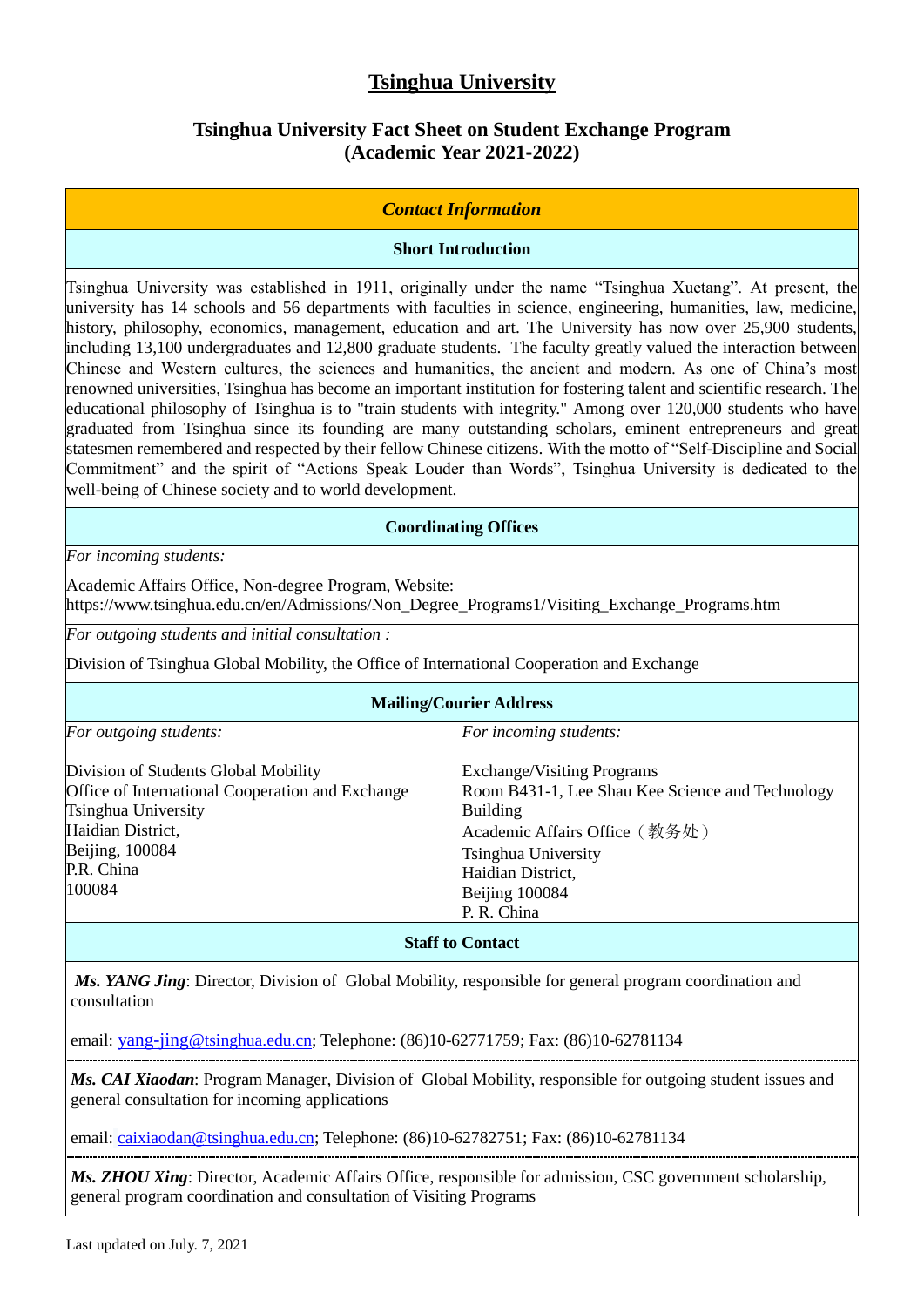email[: zhx-lb@tsinghua.edu.cn;](mailto:zhx-lb@tsinghua.edu.cn) Telephone: (86)10-62773508; Fax: (86)10-62774617

*Ms. BI Na*: Program Manager, Academic Affairs Office, responsible for consultation for incoming exchange students, issues after students' arrival and other scholarships for non-degree students

email: **exchange@tsinghua.edu.cn**; Telephone: (86)10-62773508; Fax: (86)10-62774617

| <b>Academic Calendar 2021-2022</b>                          |                                                                                                                                                                             |                                                                                                                                                                                                                                                                                                                                                                                                                                                                            |                                                                                                                                                                                  |                                                                                                                                                       |
|-------------------------------------------------------------|-----------------------------------------------------------------------------------------------------------------------------------------------------------------------------|----------------------------------------------------------------------------------------------------------------------------------------------------------------------------------------------------------------------------------------------------------------------------------------------------------------------------------------------------------------------------------------------------------------------------------------------------------------------------|----------------------------------------------------------------------------------------------------------------------------------------------------------------------------------|-------------------------------------------------------------------------------------------------------------------------------------------------------|
| Semesters                                                   | Fall Semester (Sept. - Jan.)                                                                                                                                                |                                                                                                                                                                                                                                                                                                                                                                                                                                                                            | Spring Semester (Feb. - Jun.)                                                                                                                                                    |                                                                                                                                                       |
| Major events                                                |                                                                                                                                                                             |                                                                                                                                                                                                                                                                                                                                                                                                                                                                            |                                                                                                                                                                                  |                                                                                                                                                       |
| Registration                                                | Sep. 08 - 9, 2021                                                                                                                                                           |                                                                                                                                                                                                                                                                                                                                                                                                                                                                            |                                                                                                                                                                                  | <b>TBD</b>                                                                                                                                            |
| Lecture period                                              | Sep. 13 - Dec. 31, 2021                                                                                                                                                     |                                                                                                                                                                                                                                                                                                                                                                                                                                                                            |                                                                                                                                                                                  | Feb.21- Jun.10, 2022                                                                                                                                  |
| (16 academic weeks)                                         | For early exams please contact with the professors for the course to get their approval and<br>for following procedures.                                                    |                                                                                                                                                                                                                                                                                                                                                                                                                                                                            |                                                                                                                                                                                  |                                                                                                                                                       |
|                                                             | Exchange students are allowed to leave Tsinghua once they finish all their studies at<br>Tsinghua so the last day of the students totally depend on their course situation. |                                                                                                                                                                                                                                                                                                                                                                                                                                                                            |                                                                                                                                                                                  |                                                                                                                                                       |
| Examinations                                                | Mid-term exam: Nov.1 - 7, 2021<br>Final exam: Jan.3 - 16, 2021                                                                                                              |                                                                                                                                                                                                                                                                                                                                                                                                                                                                            | Mid-term exam: Apr. 12 - 17, 2022<br>Final exam: Jun. 6 - Jun. 19, 2022                                                                                                          |                                                                                                                                                       |
| Vacation (if any)                                           | Mid-Autumn festival: Sept.19 - 21, 2021<br>National holiday: Oct.1 - 7, 2021<br>New Year day holiday: Jan.1-3, 2022<br>Winter break: Jan. 20 - Feb. 16, 2021                |                                                                                                                                                                                                                                                                                                                                                                                                                                                                            | Tomb-sweeping day: Apr. 3-5, 2022<br>May Day holiday: Apr. 30- May 5, 2022<br>Dragon boat festival: June 3, 2022<br>Summer semester and summer break:<br>Jun. 27 – Sep. 11, 2022 |                                                                                                                                                       |
|                                                             |                                                                                                                                                                             | <b>Application-related Information</b>                                                                                                                                                                                                                                                                                                                                                                                                                                     |                                                                                                                                                                                  |                                                                                                                                                       |
| Application deadline                                        |                                                                                                                                                                             | Fall Semester:                                                                                                                                                                                                                                                                                                                                                                                                                                                             |                                                                                                                                                                                  | <b>Spring Semester:</b>                                                                                                                               |
|                                                             |                                                                                                                                                                             | Apr. 30                                                                                                                                                                                                                                                                                                                                                                                                                                                                    |                                                                                                                                                                                  | Nov. 30                                                                                                                                               |
| On-line application open dates                              |                                                                                                                                                                             | Mar. 15                                                                                                                                                                                                                                                                                                                                                                                                                                                                    |                                                                                                                                                                                  | Oct. 15                                                                                                                                               |
| Application method                                          |                                                                                                                                                                             | During the application season, partner universities should email the list of<br>nominees with exact study period to exchange@tsinghua.edu.cn before<br>April 1 for fall semester and before November 1 for spring semester, or send<br>the hard copy of nomination letter with all application documents directly to<br>Academic Affairs Office before the deadlines.<br>Students shall apply on-line at http://intl-nondegree.tsinghua.edu.cn                             |                                                                                                                                                                                  |                                                                                                                                                       |
| $\bullet$<br>List of required application<br>documents<br>٠ |                                                                                                                                                                             | Certified letter of nomination provided by the home university<br>Application Form with photo and signature which is generated<br>automatically in Tsinghua application system<br>Certified university transcript, preferably with English or Chinese<br>translation<br>ID page of candidate's passport<br>HSK certificates, if applicable<br>The official application processing at Tsinghua shall commence after the receipt of the hard copy of the above<br>documents. |                                                                                                                                                                                  |                                                                                                                                                       |
| Is there any language requirement?                          |                                                                                                                                                                             |                                                                                                                                                                                                                                                                                                                                                                                                                                                                            |                                                                                                                                                                                  | For students taking courses instructed in Chinese mandarin, they shall pass<br>HSK Band Six (old) or Five (new) as the minimum entry requirement. For |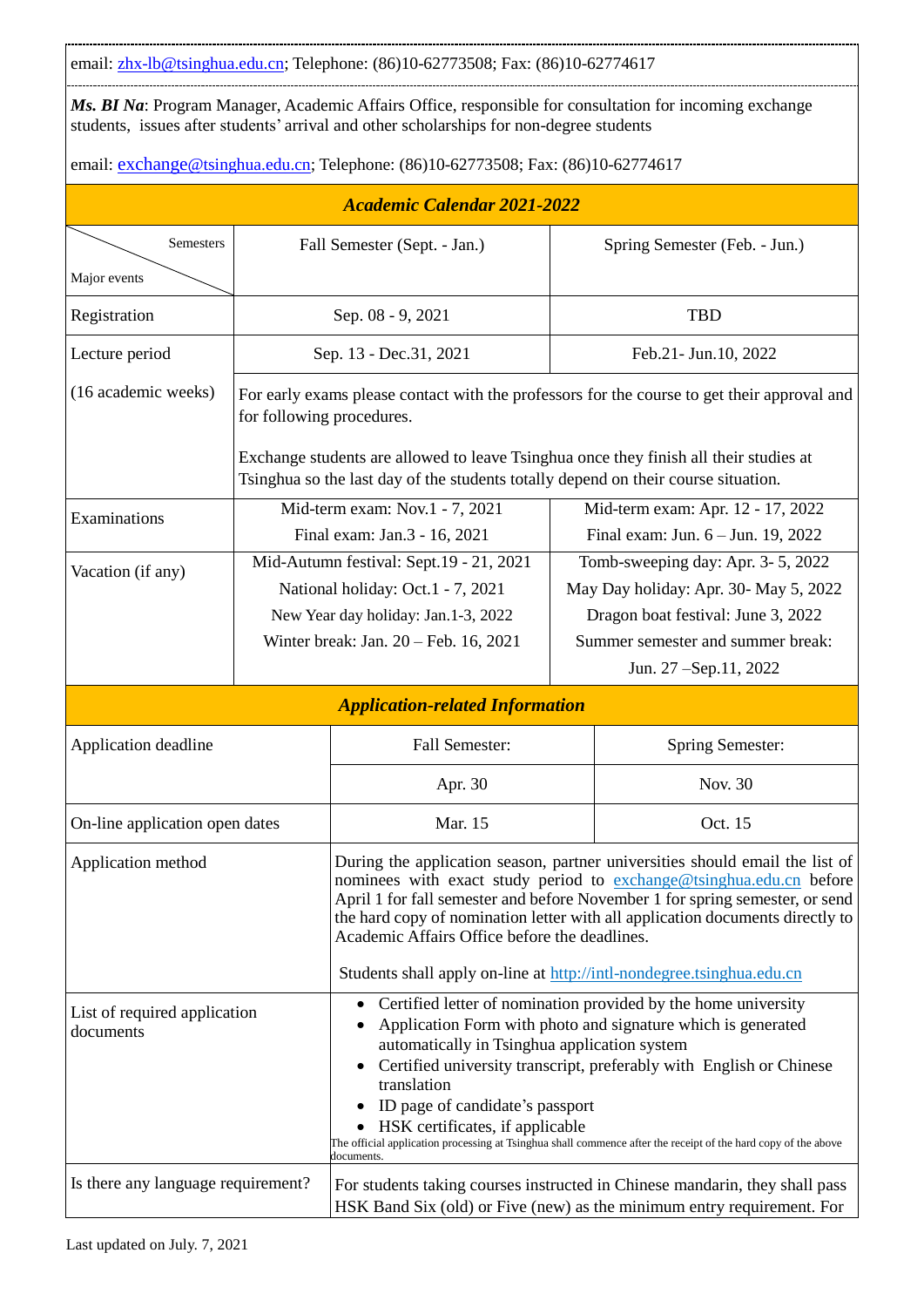|                                                                                                                                                     | students taking courses instructed in English, they need to be fluent in<br>English.                                                                                                                                                                                                                                                       |  |  |  |
|-----------------------------------------------------------------------------------------------------------------------------------------------------|--------------------------------------------------------------------------------------------------------------------------------------------------------------------------------------------------------------------------------------------------------------------------------------------------------------------------------------------|--|--|--|
| When the admission result will be<br>announced and the admission<br>package will be sent?                                                           | The students can check their admission status in the Tsinghua online<br>application system. Normally around the early July the admission package<br>for fall semester and around the early January the admission package for<br>spring semester will be sent directly to partner universities.                                             |  |  |  |
| Activities or services available to<br>exchange students (e.g. student<br>activity group, student club, sports<br>facilities, wellness centre etc.) | Exchange students are able to use all university facilities. There may be<br>some constraints for certain student clubs.                                                                                                                                                                                                                   |  |  |  |
| <b>Course/transcript-related Information</b>                                                                                                        |                                                                                                                                                                                                                                                                                                                                            |  |  |  |
| Is course information (e.g.<br>description, syllabus) available                                                                                     | Please check http://intl-nondegree.tsinghua.edu.cn/f/login for course list of<br>previous semester for reference.                                                                                                                                                                                                                          |  |  |  |
| online?                                                                                                                                             | The course list of Tsinghua is issued semester by semester always at the end<br>of the previous semester and only can be checked on Tsinghua campus; only<br>the students who finish registration at Tsinghua can get the quite detailed<br>courses information when log in the on-campus academic system with<br>username and password.   |  |  |  |
|                                                                                                                                                     | The Academic Affairs Office of the departments/schools possesses the most<br>detailed information of the course. The student may search the website of the<br>departments/schools which offer the courses he wants to take through<br>https://www.tsinghua.edu.cn/en/ and contact the academic offices for<br>detailed information needed. |  |  |  |
| What kind of course can I choose as<br>an exchange student in Tsinghua<br>University?                                                               | Exchange student can choose courses both at undergraduate and graduate<br>level delivered in both Chinese and English.                                                                                                                                                                                                                     |  |  |  |
| open to exchange students)                                                                                                                          | Restricted programs or courses (NOT Courses of Special Programs in English are not open to exchange students.<br>Courses hosted by Academy of Arts and Design and Physical training<br>courses are not open either. Some other programs may be restricted to<br>exchange students too. Its availability is subject to the real situation.  |  |  |  |
| Credit load to be taken for each<br>semester (for exchange students)                                                                                | Both for undergraduates and graduates, they can take courses worthy<br>maximum 20 credits per semester, 8 credits at most outside their major. 1<br>credit equals 16 academic hours at Tsinghua.                                                                                                                                           |  |  |  |
| Are students allowed to take<br>cross-faculty modules?<br>If yes, are there any restrictions?                                                       | Yes, as long as the course credits taken are less than 8 credit points. Students,<br>however, cannot take modules of foreign languages, physical training, and<br>arts.                                                                                                                                                                    |  |  |  |
| Is it possible for graduate students<br>to conduct research or do thesis<br>during their exchange studies?                                          | Principally yes, but students need to <i>get approval</i> from tutors beforehand.                                                                                                                                                                                                                                                          |  |  |  |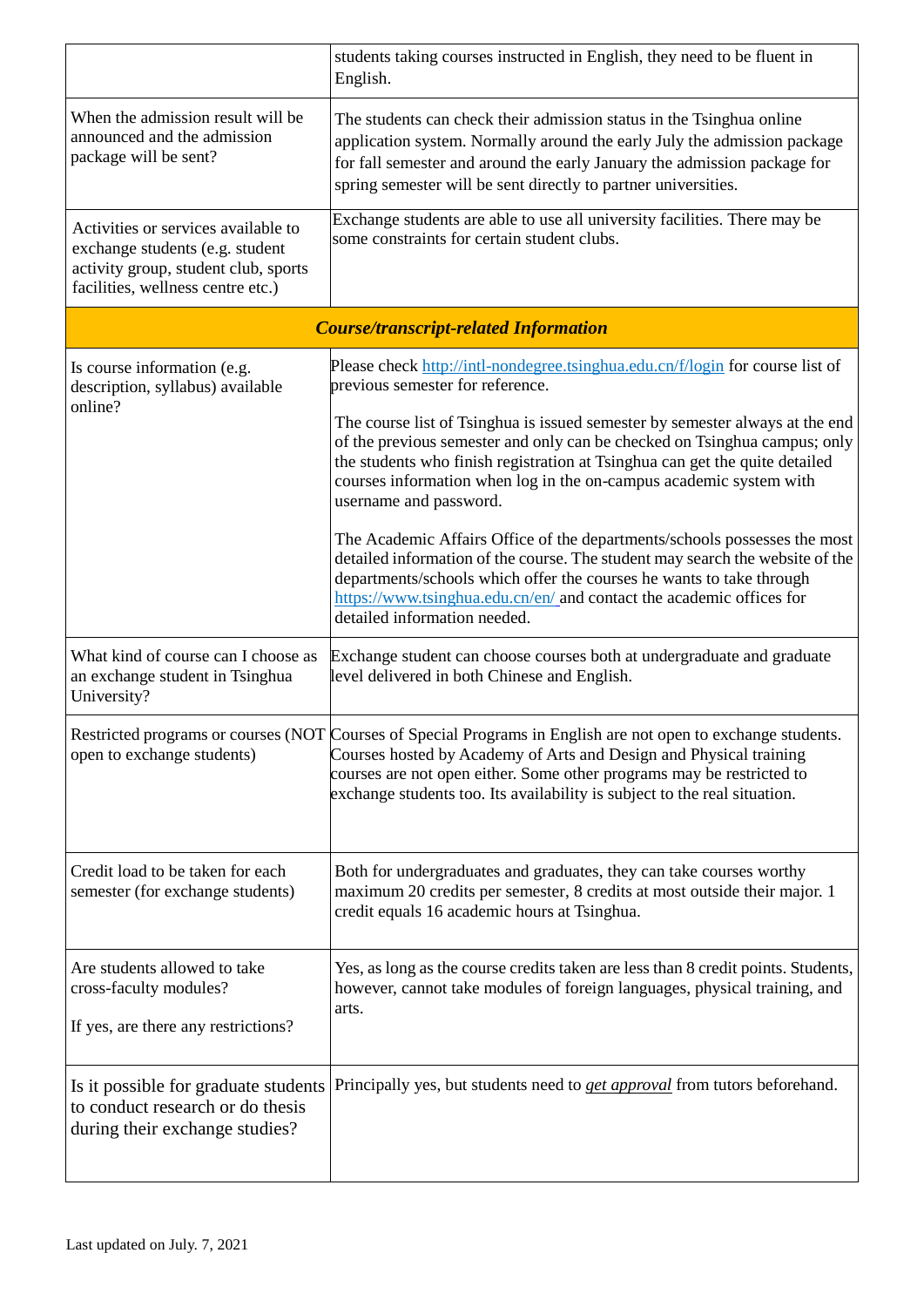| When will the transcript be<br>issued?                                                                     | Transcripts will be issued to the home university/students via registered<br>mail. For fall semester students' transcripts, they will be delivered to<br>students when the spring semester starts, in the succeeding year and for<br>spring semester students, transcripts will be delivered to students when the<br>fall semester starts in the same year. Transcripts will be mailed to the<br>university unless students request to directly mail to themselves. The soft<br>copy transcript will be sent to students' personal email by the end of the<br>semester. |  |  |  |
|------------------------------------------------------------------------------------------------------------|-------------------------------------------------------------------------------------------------------------------------------------------------------------------------------------------------------------------------------------------------------------------------------------------------------------------------------------------------------------------------------------------------------------------------------------------------------------------------------------------------------------------------------------------------------------------------|--|--|--|
| How about grading system at                                                                                | Grading systems at Tsinghua are as follows:                                                                                                                                                                                                                                                                                                                                                                                                                                                                                                                             |  |  |  |
| Tsinghua?                                                                                                  | DISTINCTION/PASS/FAILURE system(for undergraduate students)<br>1)                                                                                                                                                                                                                                                                                                                                                                                                                                                                                                       |  |  |  |
|                                                                                                            | Credits are given to DISTINCTION and PASS.                                                                                                                                                                                                                                                                                                                                                                                                                                                                                                                              |  |  |  |
|                                                                                                            | 2)<br>PASS/FAILURE system (for graduate students)                                                                                                                                                                                                                                                                                                                                                                                                                                                                                                                       |  |  |  |
|                                                                                                            | Credits are given for PASS                                                                                                                                                                                                                                                                                                                                                                                                                                                                                                                                              |  |  |  |
|                                                                                                            | <b>Accommodation-related Information</b>                                                                                                                                                                                                                                                                                                                                                                                                                                                                                                                                |  |  |  |
| Where will exchange students be<br>accommodated?                                                           | THU will try prioritizing university-level exchange students with on-campus<br>accommodation at Zijing Foreign Student Apartment.                                                                                                                                                                                                                                                                                                                                                                                                                                       |  |  |  |
| How much does the Zijing Foreign<br><b>Student Apartment charge?</b>                                       | The apartment charges different prices with different room types. Typical<br>double-room charges 40 RMB per day and single-room charges 80 RMB per<br>day (based on the quotation provided by Zijing Foreign student apartment in<br>2013 Spring). Students may visit the website:<br>https://is.tsinghua.edu.cn/dfadfgasq/xxzxq.htm_for more details.                                                                                                                                                                                                                  |  |  |  |
| How can the students apply for Zijing<br>Foreign Student Apartment?                                        | Newest information about on-campus dormitory will be included in the<br>Welcome Package sent to the new coming students.                                                                                                                                                                                                                                                                                                                                                                                                                                                |  |  |  |
| Is accommodation available over<br>semester breaks?                                                        | Preferential price for student is not available over semester breaks while the<br>on-campus accommodation is only available for the students whose study<br>period here is one academic year with successful accommodation<br>reservation.                                                                                                                                                                                                                                                                                                                              |  |  |  |
| Visa/Arrival/Orientation/Insurance-related Information                                                     |                                                                                                                                                                                                                                                                                                                                                                                                                                                                                                                                                                         |  |  |  |
| Is the exchange student required to<br>obtain a student visa?<br>If yes, will the university assist in the | Yes. Exchange student need to hold X1-type or X2-type visa to enter China.<br>X2-type is used for students who stay shorter than 6 months whilst X1-type<br>for student staying longer than 6 months. Any change of China's visa policy<br>will be updated.                                                                                                                                                                                                                                                                                                             |  |  |  |
| visa application?                                                                                          | Academic Affairs Office will include the visa-application form (JW202) in<br>the Welcome Package.                                                                                                                                                                                                                                                                                                                                                                                                                                                                       |  |  |  |
| Is the exchange student allowed to<br>work?                                                                | No. Exchange students are not allowed to work during their study period.                                                                                                                                                                                                                                                                                                                                                                                                                                                                                                |  |  |  |
| Recommended arrival dates                                                                                  | Students may arrive a week before the start of the semester. It is not<br>suggestive student arrives too much earlier by holding a tourist visa.                                                                                                                                                                                                                                                                                                                                                                                                                        |  |  |  |
| Is airport pick-up service available?                                                                      | Not available.                                                                                                                                                                                                                                                                                                                                                                                                                                                                                                                                                          |  |  |  |
| Is orientation program available?<br>If yes, when will it be held?                                         | Yes. It normally starts from the week before the semester commences.<br>Introductions on university facts and regulations will be briefed during the<br>orientation.                                                                                                                                                                                                                                                                                                                                                                                                    |  |  |  |